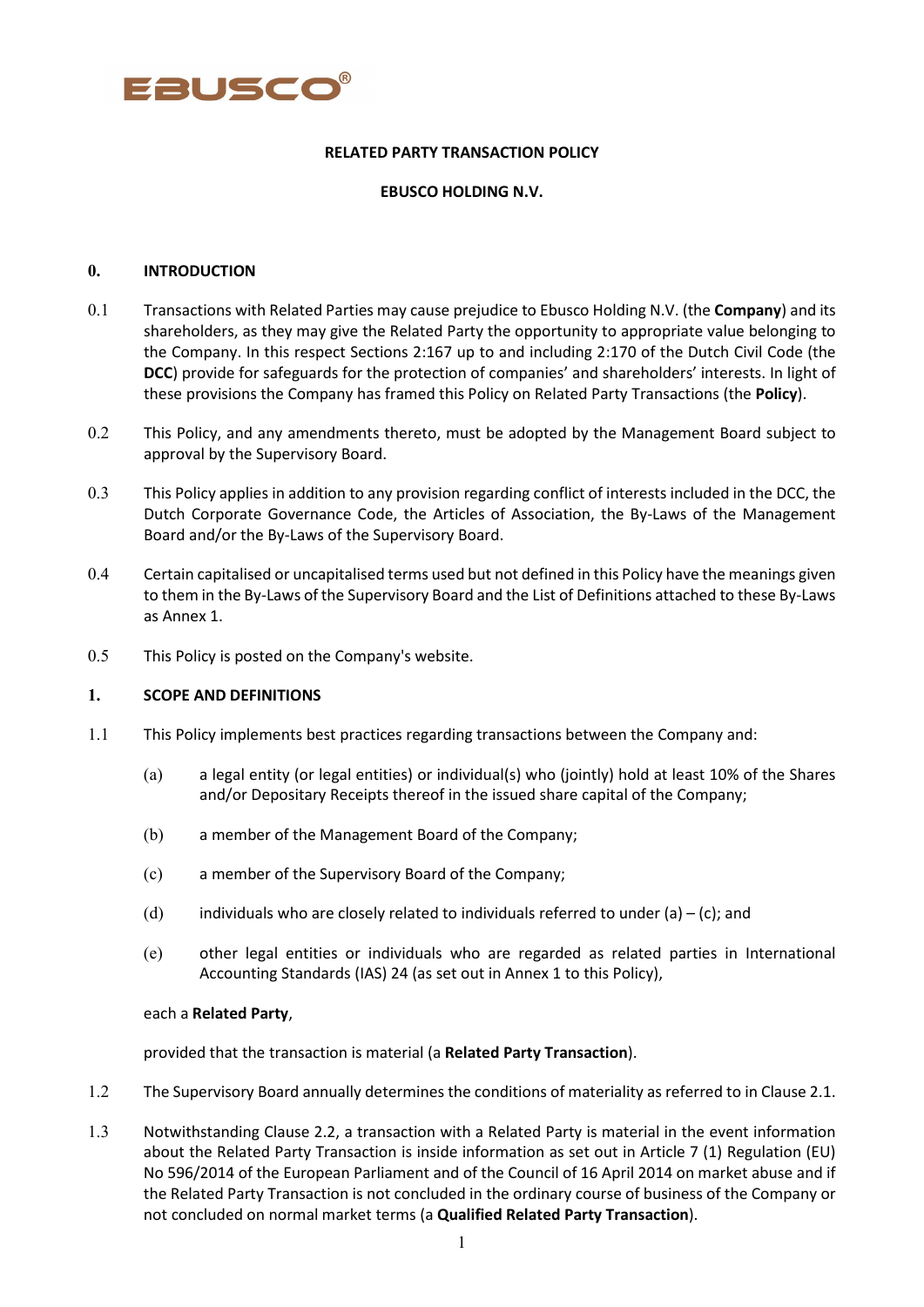## EAUSCO

## **2. PROCEDURE**

## *Notification, qualification and required action*

- 2.1 Each member of the Management Board shall promptly notify the CEO of any (potential) Related Party Transaction in respect of which he or she is a Related Party or that he or she is otherwise aware of. The CEO shall in turn notify the Chairman of the Supervisory Board. The CEO shall notify the Chairman of the Supervisory Board directly in respect of any (potential) Related Party Transaction in respect of which he or she is a Related Party or that he or she is otherwise aware of.
- 2.2 Each member of the Supervisory Board shall promptly notify the Chairman of the Supervisory Board of any (potential) Related Party Transaction in respect of which he or she is a Related Party or that he or she is otherwise aware of. If the Chairman of the Supervisory Board is a Related Party to any (potential) Related Party Transaction or becomes otherwise aware of any (potential) Related Party Transaction, he or she shall promptly notify the Vice-Chairman of the Supervisory Board.
- 2.3 The Supervisory Board decides whether the transaction concerned qualifies as a Related Party Transaction that is concluded in the ordinary course of business of the Company and concluded on normal market terms. If the Related Party Transaction involves a member of the Supervisory Board, that member may not take part in the decision-making process of the Supervisory Board whether the transaction qualifies as a Related Party Transaction. The Supervisory Board may determine that certain types of Related Party Transactions are deemed to be in the ordinary course of business and concluded on normal market terms; the Supervisory Board will annually assess such list of transactions.
- 2.4 In the event of a Qualified Related Party Transaction:
	- (a) that transaction must be submitted for approval by the Supervisory Board; and
	- (b) a public announcement as referred to in Clause 3.1 must be made by the Company at the latest at the conclusion of that transaction.
- 2.5 If a Qualified Related Party Transaction involves a member of the Supervisory Board, that member may not take part in the decision-making process of the Supervisory Board to approve that Qualified Related Party Transaction as referred to in Clause 2.4(a).

## *Review process and approval*

- 2.6 The Supervisory Board may approve a Qualified Related Party Transaction only if it determines that the Qualified Related Party Transaction is in the interests of the Company and the business connected to it (*belang van de vennootschap en de daarmee verbonden onderneming*). For that purpose the Supervisory Board will record in writing its deliberations in assessing whether or not the transaction is fair and reasonable from the perspective of the Company and of the shareholders who are not a Related Party, including minority shareholders. In its assessment the Supervisory Board takes into account, if relevant, elements such as:
	- (i) the value of the Qualified Related Party Transaction;
	- (ii) whether the Qualified Related Party Transaction is undertaken in the ordinary course of business of the Company;
	- (iii) whether the proposed terms of the Qualified Related Party Transaction are no less favourable to the Company than terms that could have been reached with an unrelated third party;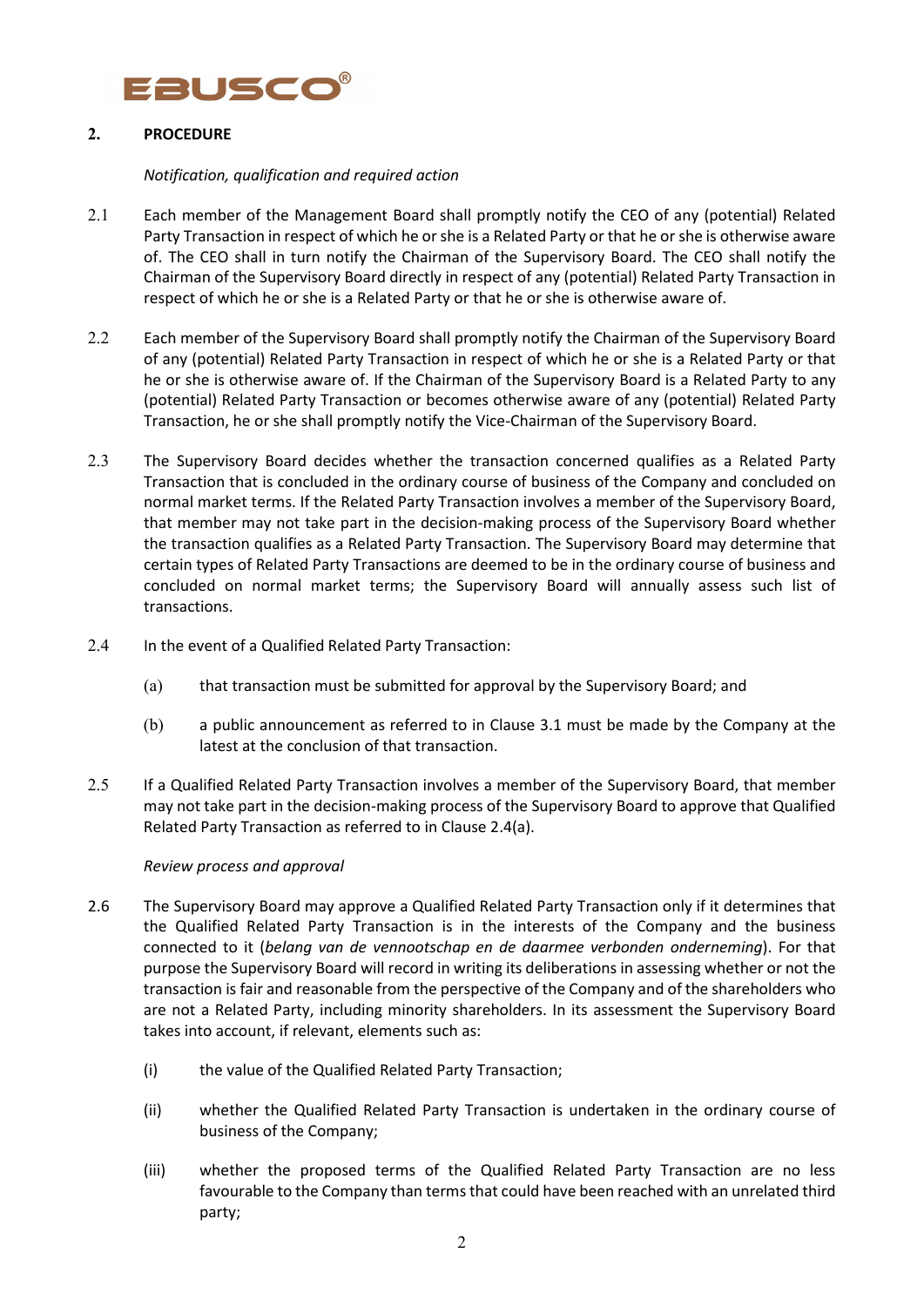

- (iv) the purpose of, and the potential benefits to the Company of, the Qualified Related Party Transaction;
- (v) the Related Party's interest in the Qualified Related Party Transaction, if any;
- (vi) the value (positive or negative) of the Related Party's interest in the Qualified Related Party Transaction, if any;
- (vii) required public disclosure, if any; and
- (viii) any other information regarding the Qualified Related Party Transaction or the Related Party in the context of the proposed Related Party Transaction that would be material to stakeholders of the Company in light of the circumstances of the Qualified Related Party Transaction.
- 2.7 The Supervisory Board ensures that a Related Party does not take part in the assessment referred to in Clause 2.6, although information about the Qualified Related Party Transaction may be obtained from the Related Party as well as from employees and external advisors of the Company.
- 2.8 The absence of the approval under this Policy shall not affect the representative authority of the Management Board or its members.

#### *Recurring transactions*

- 2.9 Several transactions with the same Related Party that have been concluded by the Company in the same financial year and do not separately qualify as a Qualified Related Party Transaction are aggregated for the purposes of this Policy. In the event these transactions, regarded together (**Joint Transactions**), are to be considered a Qualified Related Party Transaction, the most recent transaction thereof must be submitted for approval by the Supervisory Board.
- 2.10 The public announcement referred to in Clause 2.4(b), as well as the disclosure requirements of Clause 3.1, will be made in respect of every transaction of the Joint Transactions.

#### *Transactions between a subsidiary and a Related Party*

2.11 If a subsidiary of the Company enters into a Qualified Related Party Transaction with a Related Party of the Company, that transaction must be publicly announced as referred to in Clause 3.1. Approval by the Supervisory Board is not required, unless (i) a Related Party as referred to in Clause 2.1 is a party to that transaction or (ii) otherwise determined in approval lists of the Company and/or its Subsidiaries.

#### **3. DISCLOSURE**

- 3.1 The Supervisory Board shall disclose a Qualified Related Party Transaction that has not been concluded on market terms or that has not been concluded in the ordinary course of business of the Company. Such announcement shall be made at the latest at the time of the conclusion of the transaction and shall contain at least:
	- (i) the nature of the relation with the Related Party;
	- (ii) the name of the Related Party;
	- (iii) the date of the Qualified Related Party Transaction;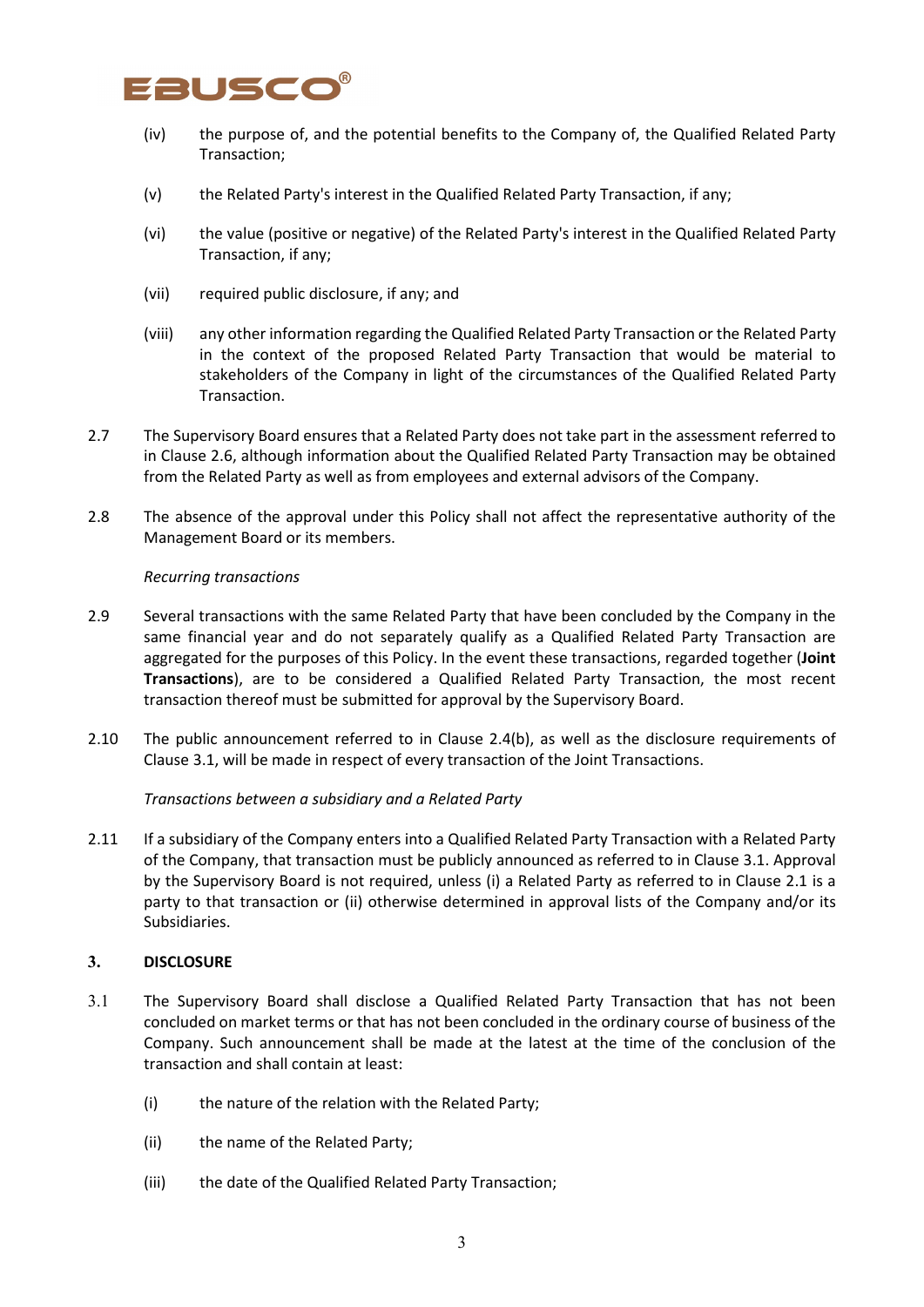# EAUSCO

- (iv) the value of the Qualified Related Party Transaction; and
- (v) other information necessary to assess whether or not the Qualified Related Party Transaction is fair and reasonable from the perspective of the Company and of the shareholders who are not a related party, including minority shareholders.
- 3.2 With regard to Related Party Transactions not concluded on normal market terms, the following items must be disclosed in the explanatory notes to the Annual Accounts:
	- (i) the extent of the Related Party Transaction;
	- (ii) the nature of the relation with the Related Party; and
	- (iii) other information necessary to provide insight into the financial position of the Company.
- 3.3 Related Party Transactions shall furthermore be disclosed in the manner of and to the extent required under EU law, Dutch law, the Dutch Corporate Governance Code (as referred to under Clause 5), IAS 24, applicable accounting standards or other applicable Dutch regulations. For the avoidance of doubt, the review or approval of a transaction pursuant to this Policy does not necessarily imply that such transaction is required to be disclosed.

## **4. ADDITIONAL REQUIREMENTS BY THE DUTCH CORPORATE GOVERNANCE CODE**

- 4.1 Notwithstanding the above, the Dutch Corporate Governance Code requires that:
	- (i) all transactions in which there are conflicts of interest with members of the Management Board or members of the Supervisory Board shall be agreed on normal market terms.
	- (ii) all transactions between the Company and a legal entity (or legal entities) or individual(s) who (jointly) hold at least 10% of the shares and/or depositary receipts thereof in the issued share capital of the Company must be agreed on normal market terms.
- 4.2 Decisions to enter into transactions in which there are conflicts of interest with the persons referred to in Clause 4.1 under (i) and (ii) that are of material significance to the Company and/or to such persons require the approval of the Supervisory Board. Information regarding such transactions must be included in the report of the Management Board together with a declaration that the relevant best practice provision has been complied with.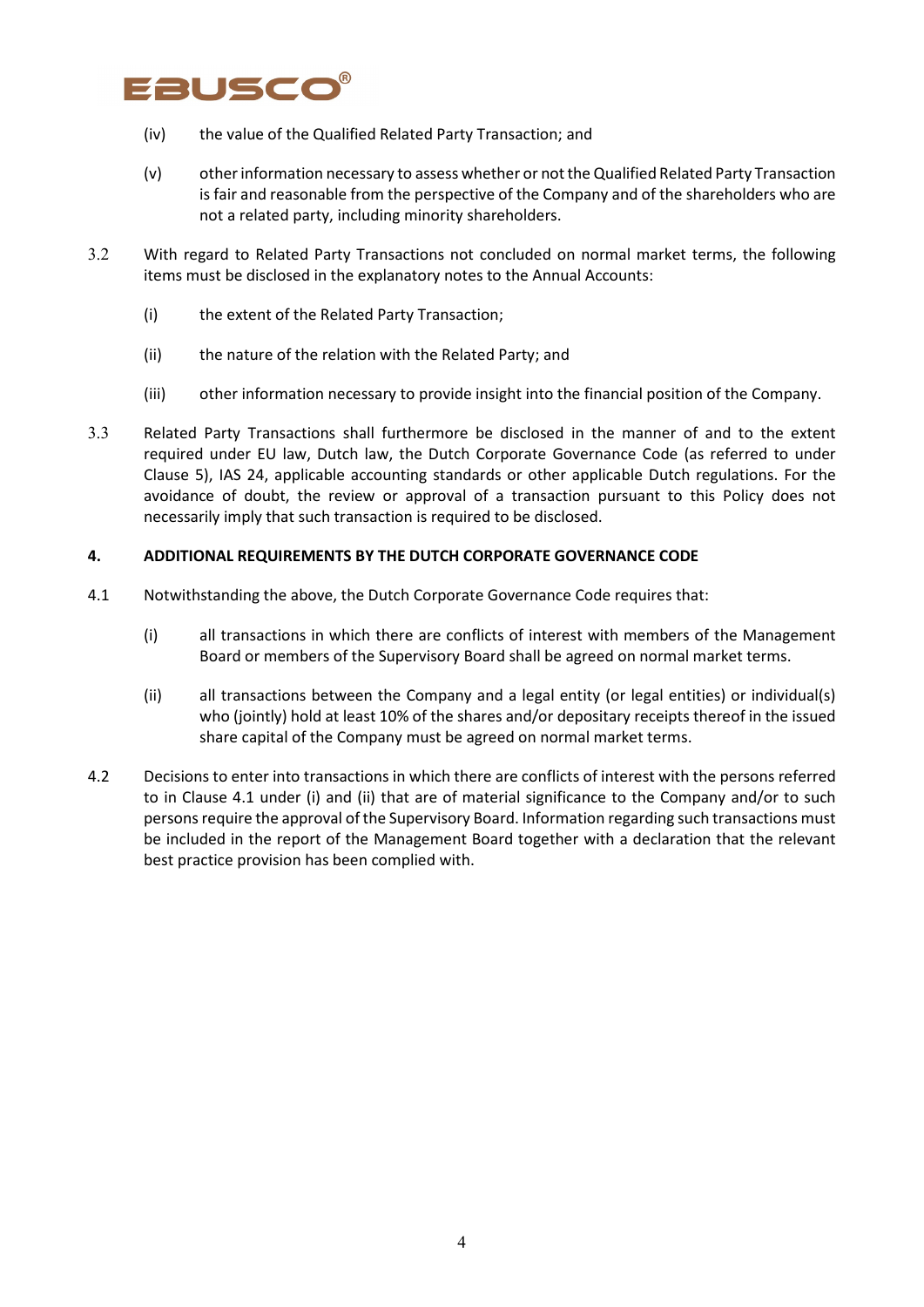

## **ANNEX 1**

## **Related Parties under International Accounting Standards (IAS) 24**

#### **IAS 24.9**

A related party is a person or entity that is related to the entity that is preparing its financial statements (referred to as the 'reporting entity')

- (a) A person or a close member of that person's family is related to a reporting entity if that person:
	- (i) has control or joint control over the reporting entity;
	- (ii) has significant influence over the reporting entity; or
	- (iii) is a member of the key management personnel of the reporting entity or of a parent of the reporting entity.
- (b) An entity is related to a reporting entity if any of the following conditions applies:
	- (i) The entity and the reporting entity are members of the same group (which means that each parent, subsidiary and fellow subsidiary is related to the others).
	- (ii) One entity is an associate or joint venture of the other entity (or an associate or joint venture of a member of a group of which the other entity is a member).
	- (iii) Both entities are joint ventures of the same third party.
	- (iv) One entity is a joint venture of a third entity and the other entity is an associate of the third entity.
	- (v) The entity is a post-employment defined benefit plan for the benefit of employees of either the reporting entity or an entity related to the reporting entity. If the reporting entity is itself such a plan, the sponsoring employers are also related to the reporting entity.
	- (vi) The entity is controlled or jointly controlled by a person identified in (a).
	- (vii) A person identified in (a)(i) has significant influence over the entity or is a member of the key management personnel of the entity (or of a parent of the entity).
	- (viii) The entity, or any member of a group of which it is a part, provides key management personnel services to the reporting entity or to the parent of the reporting entity.